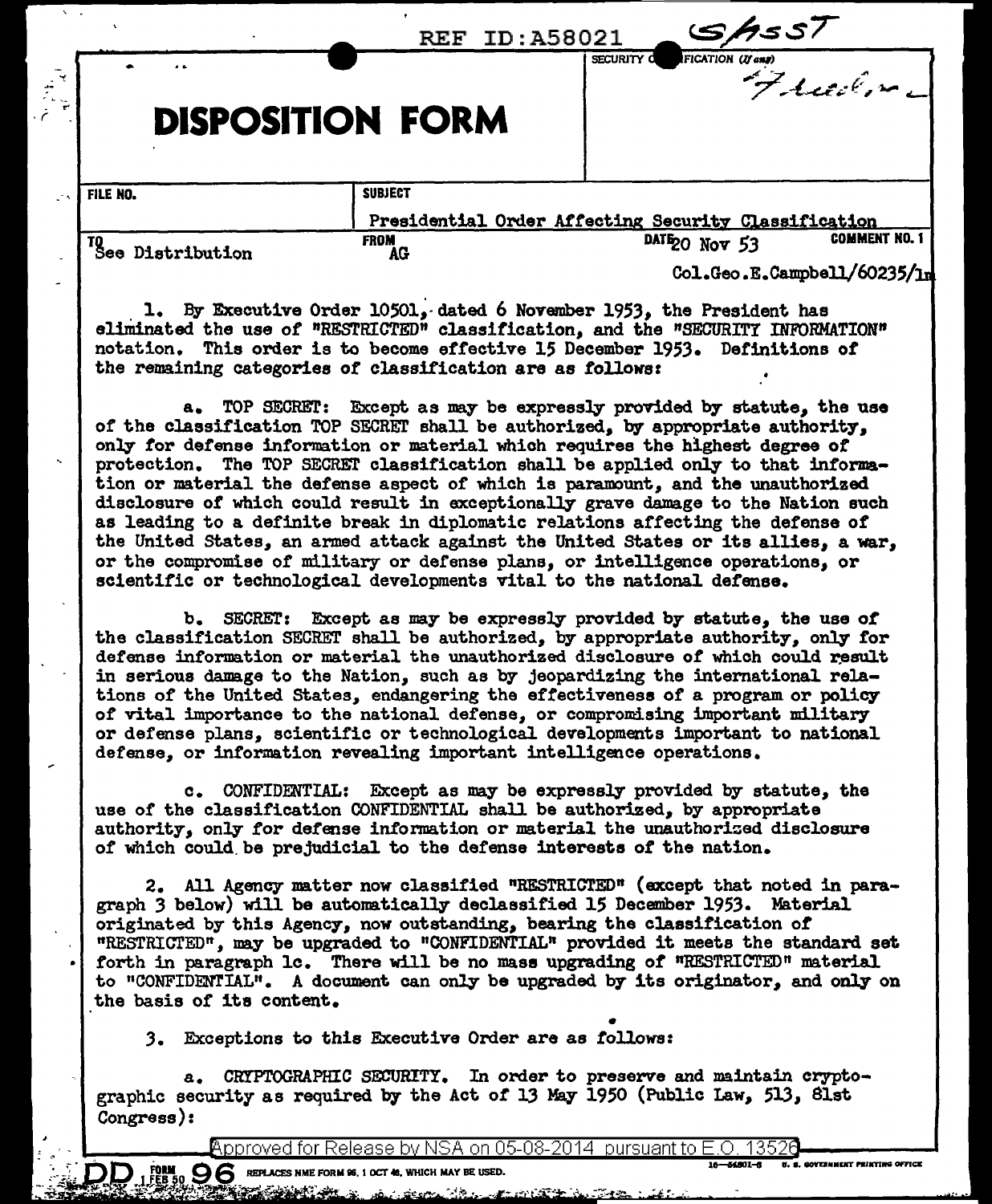REF ID: A58021

- $(1)$  All material directly related to cryptographic systems now classified "RESTRICTED - SECURITY INFORMATION" is upgraded. to "CONFIDENTIAL".
- $(2)$  All messages presently classified "RESTRICTED" are upgraded. to "CONFIDENTIAL". Such messages shall be declassified where possible after appropriate processing.

b. Indorsements made prior to 15 December 1953 to "RESTRICTED" basic communications will retain "RESTRICTED" classification.

c. Urgent amendments made prior to 15 December 1953 to RESTRICTED contracts will be classified "RESTRICTED" pending review of the classification or the entire contract.

d. Replies to "RESTRICTED" communications from foreign governments will be classified "CONFIDENTIAL" in order to protect the information tarnished by them.

e. Communications of SECAN or DACAN which are NATO Agencies will continue to use classification of "NATO RESTRICTED".

4. An unclassified reply or reference may not be made to a message marked "Paraphrase required," An unclassified rep]J' or reference by date-time group may not be made to a message marked "No unclassified reply or reference if the date-time group is quoted."

*S.* RESTRICTED material upgraded to CONFIDENTIAL under the provisions cit Paragraph 2 above will be stored under the same conditions now required tor CONFIDENTIAL material.

6. Classified material fumished individuals not in the Executive Branch *ot* the Government will have the following notation stamped or written on the material:

"This material contains information affecting the national defense *ot* the United States within the meaning of the espionage laws, Title 18, U.S.C., Secs. 793 and 794, the transmission or revelation of which in any manner to an unauthorized person is prohibited by law."

7. The provisions of the Executive Order will be incorporated at a later date in pertinent NSA publications.

GEO. E. CAMPBEL

Colonel, AGC Adjutant General

DISTRIBUTION IV